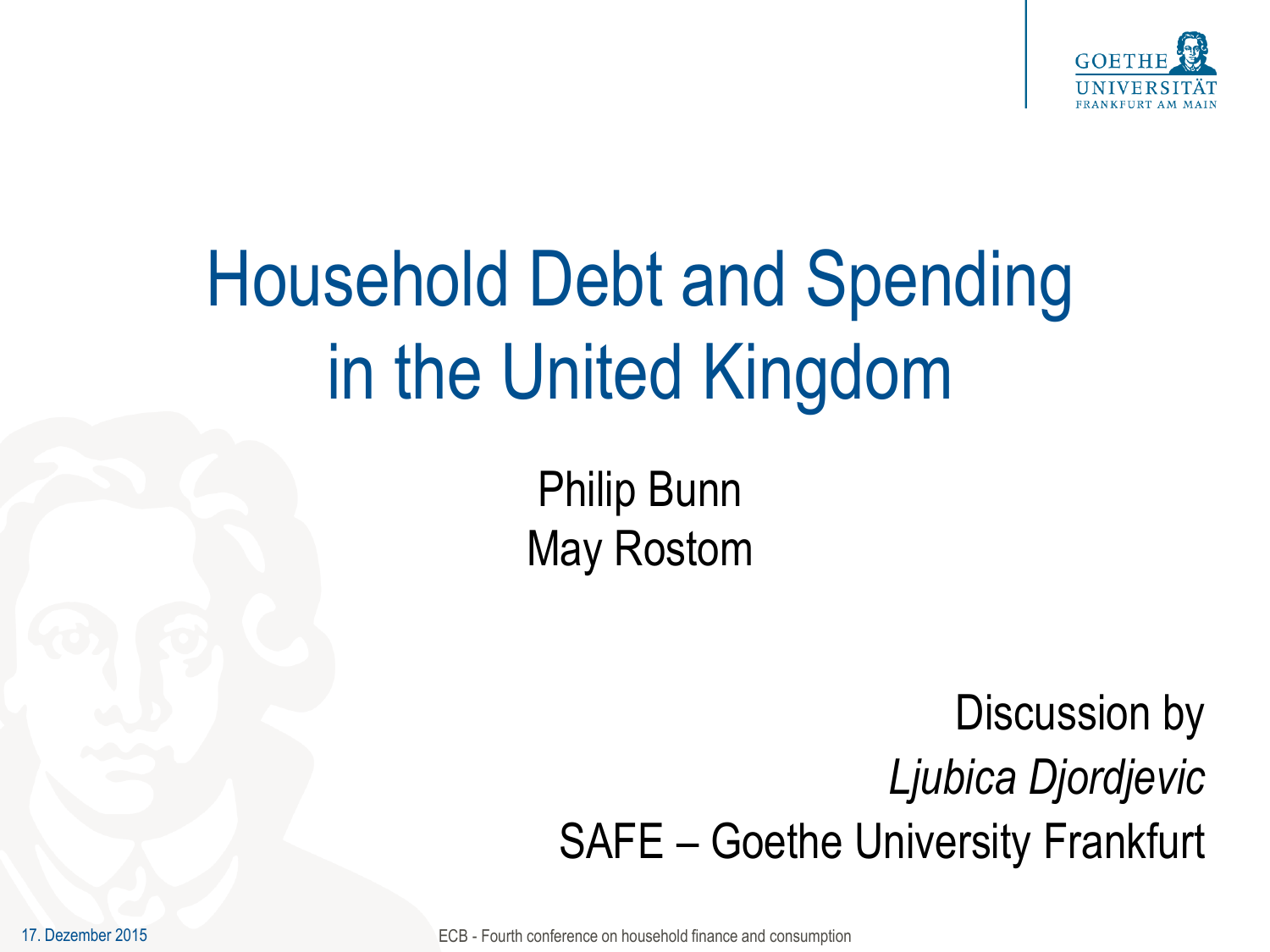

## Summary I

- for UK, the authors document a major build-up of household debt in the run up to the crisis (1992-2007) and a subsequent fall in household spending
- $\rightarrow$  the main question asked:
- to what extent are these 2 findings related?
- a question of obvious importance to policy makers
- debt contributing to the economic slump?
- previous literature: mostly US focus
- this paper:

new data (micro, LCF survey), different country (UK)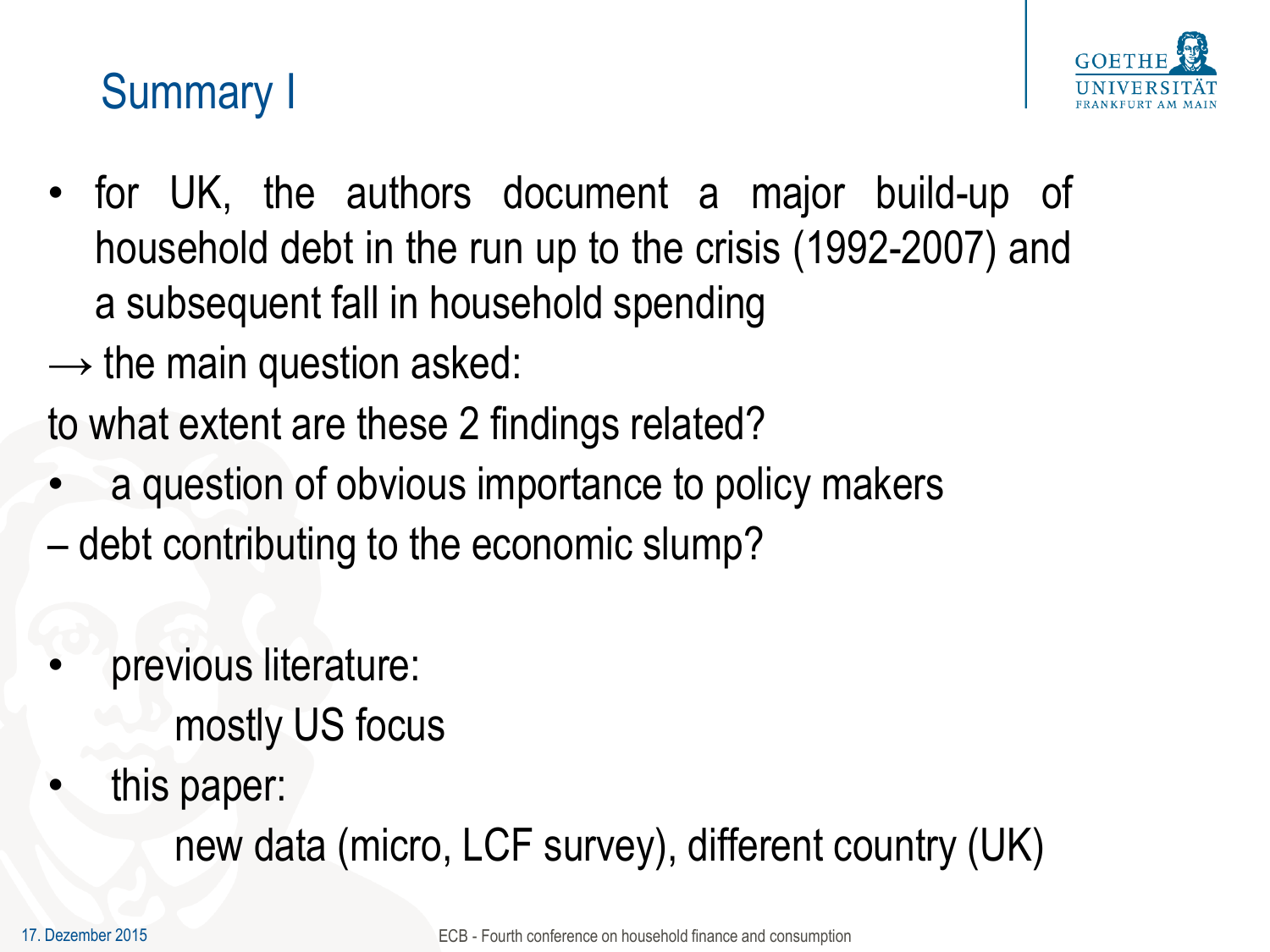

## Summary II

- more indebted households (or groups of households) reduced consumption by 2-3% more following the financial crisis 2008/9
- (likely) channels:
	- 1. more concerns over future debt servicing
	- 2. tighter credit conditions
- spending cuts due to indebtness reduced the level of private consumption by up to 2% after 2007, deepening the recession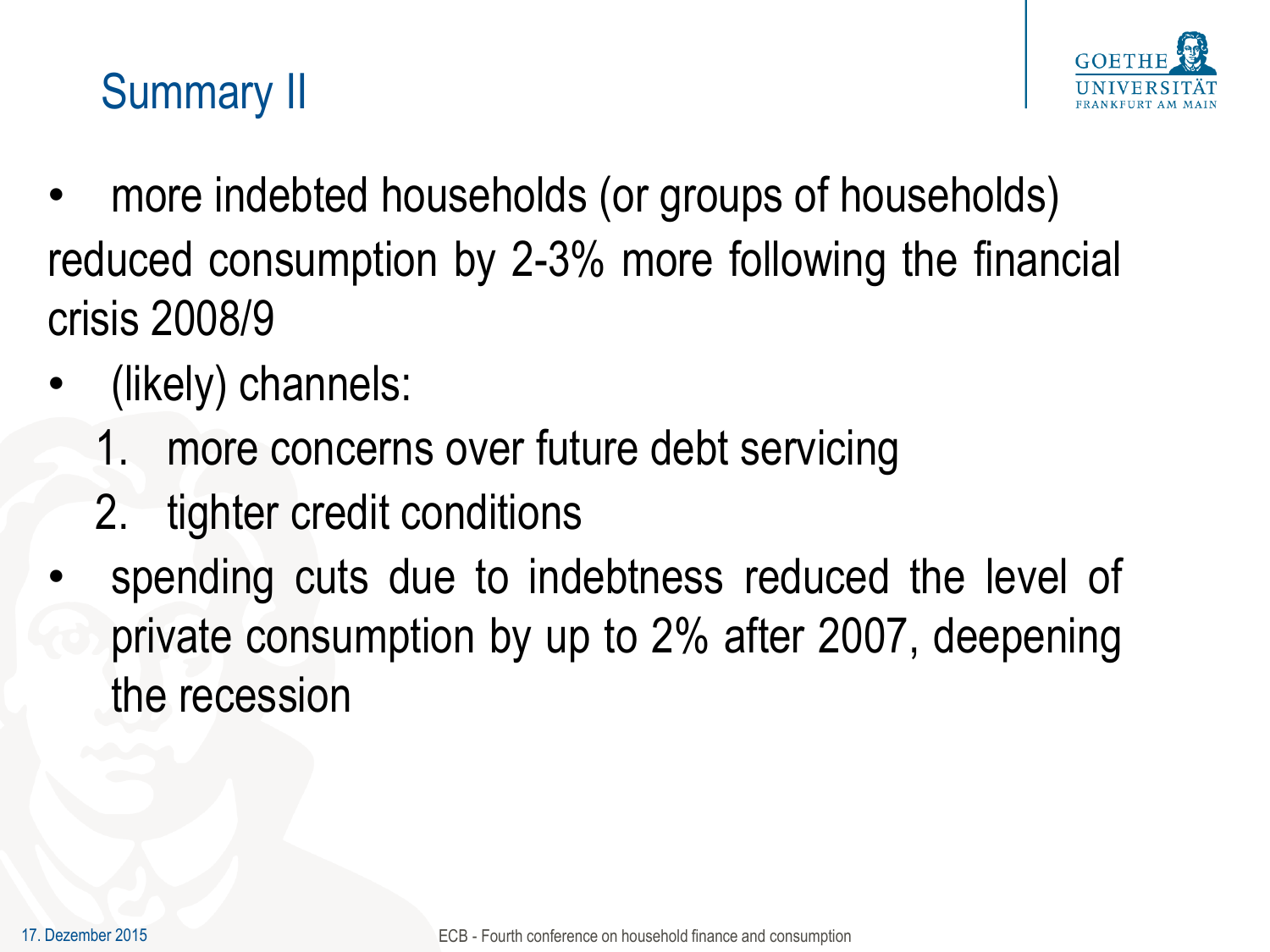

#### Comments I

- well-written paper, easy to read
- the main limitations are methodolodical, originating from the nature of the data (repeated cross-section, not a panel)
	- a. construct a pseudo panel (*cohorts*)
	- b. cross-sectional analysis using *contemporaneous relationships* of debt and consumption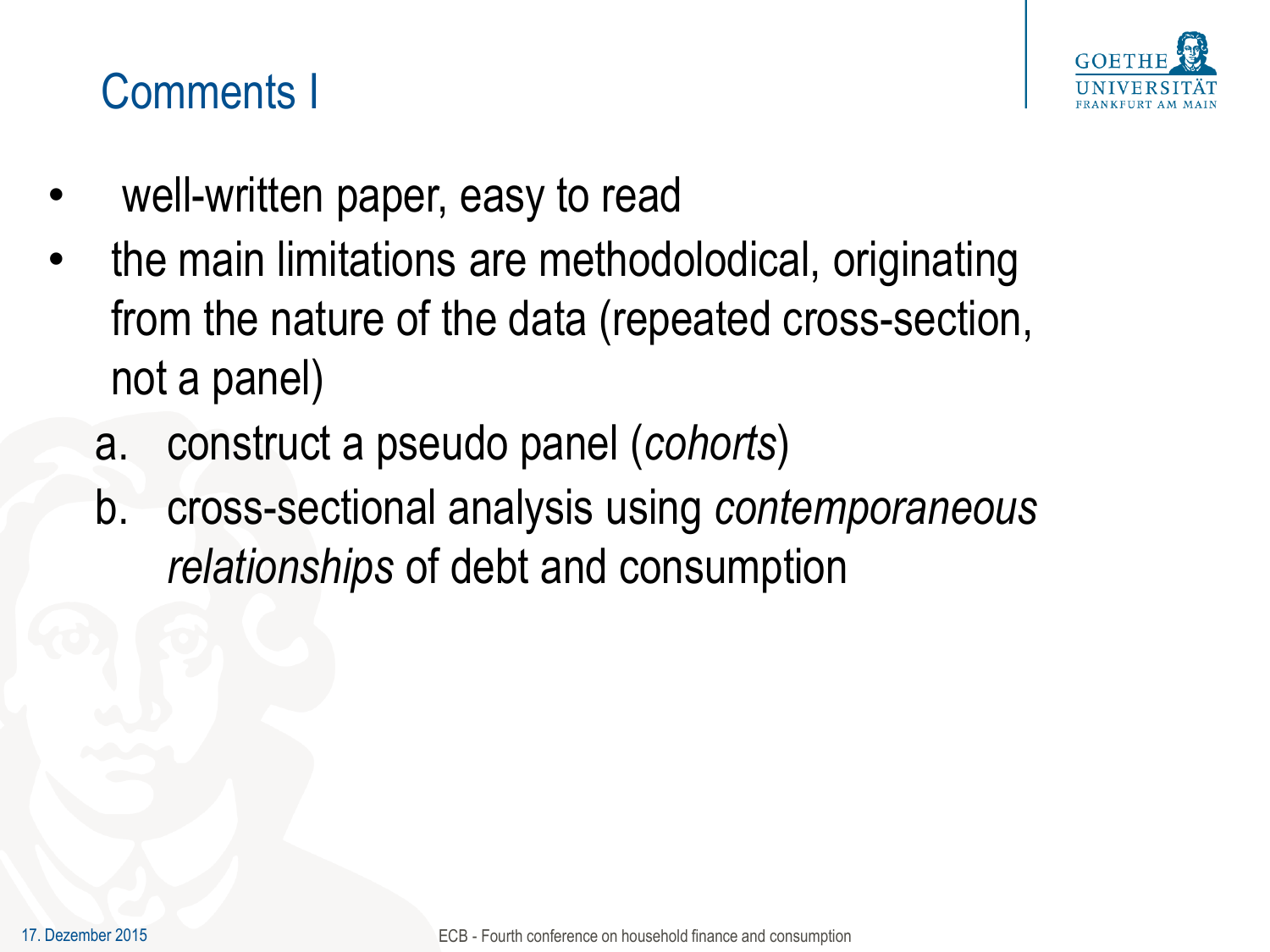

#### Comments II

- the authors differentiate between hhs with and without mortgage debt / with different levels of debt – i.e. debt-toincome burden
	- how about also differentiating between (groups/cohorts of) mortgage holders with (prevalently) **fixed rate** vs those with (prevalently) **floating rate**?
- $\rightarrow$ the latter group likely to be more sensitive to interest rate changes, evidence may further support the role of concern over one's ability for future debt repayments (**channel 1**)
- some background on UK mortgage market structure
	- can hh default on their loans? if underwater? («jingle mail»)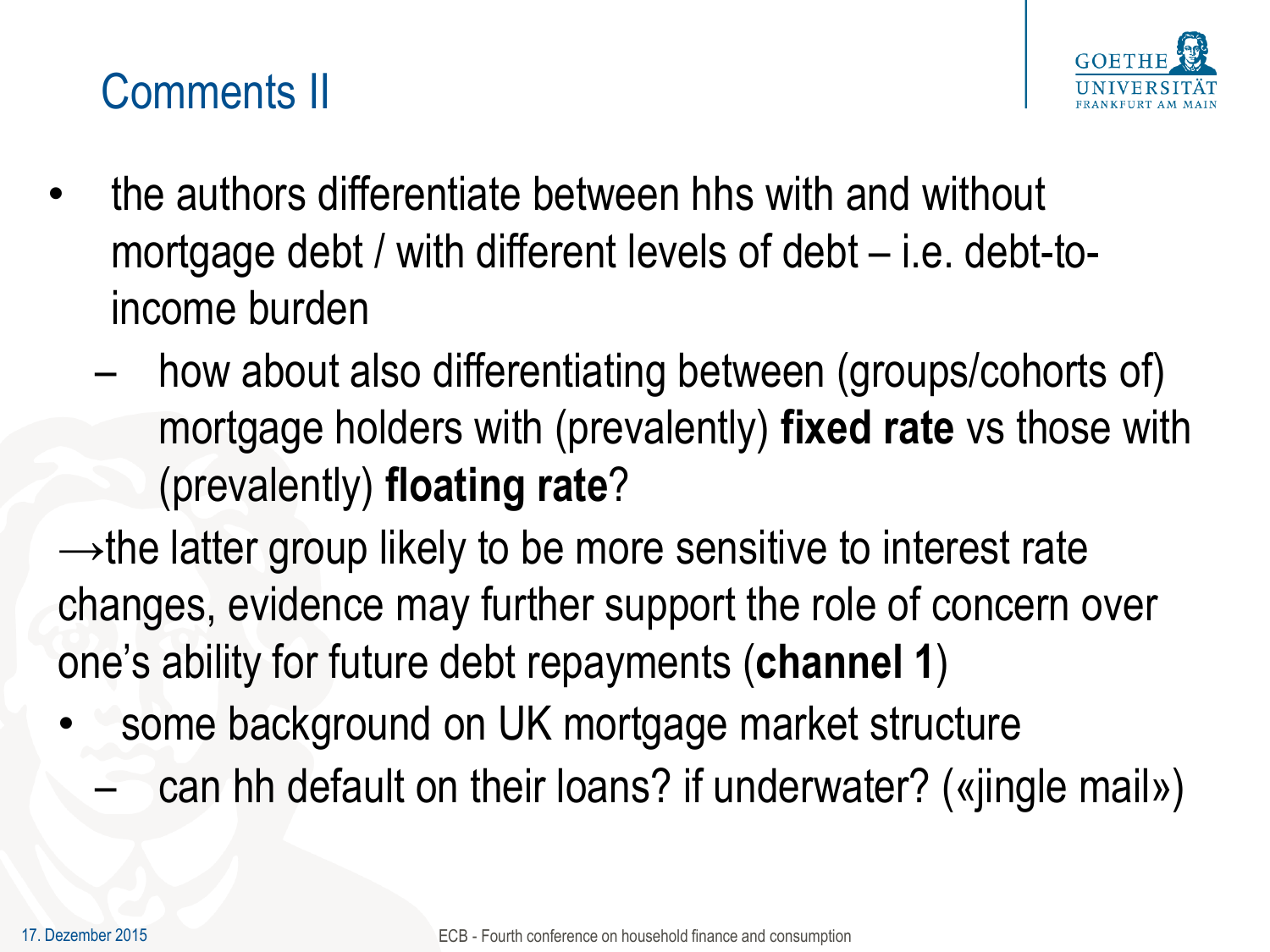

#### Comments III

- as for the role of credit constraints (**channel 2**), the important question may be **who do you owe money to**?
	- if data available, you may differentiate between the (groups, cohorts of) debtors who rely almost exclusively on formal debt (i.e. banks) and those who more extensively borrow from peers/friends/family

 $\rightarrow$ the banks are better equipped than your friends to make sure you repay

- durables vs non-durables differ in terms of priority in spending (essential vs non-essentials)
	- but also in **financing!**  $\rightarrow$  durables are more often financed by debt (which brings us back to supply/demand for credit)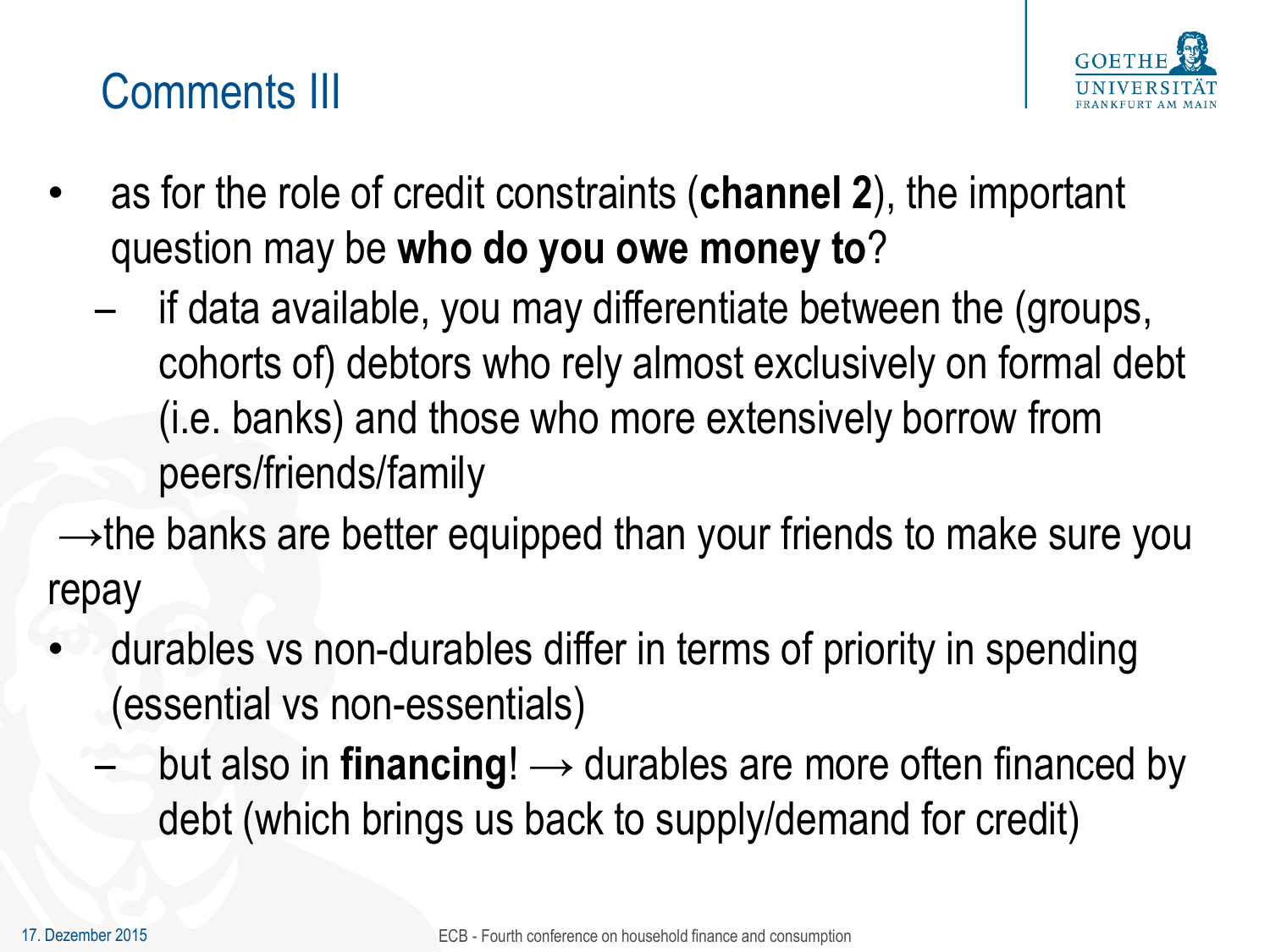

### Minor Comments I

- standard errors clustering?
- missing data prevalence and treatment?
- survey weights?
- Table A Tobit estimates, ME or coefficients?
- all variables should be included in the summary statistics (e.g. in section 4.2.2., share of people with unsecured debt – a variable from WA Survey)
- variables description in a separate table
- the last sentence in the abstract inconclusive:
	- what kind of policy action?
- typos to be provided in hard copy :)